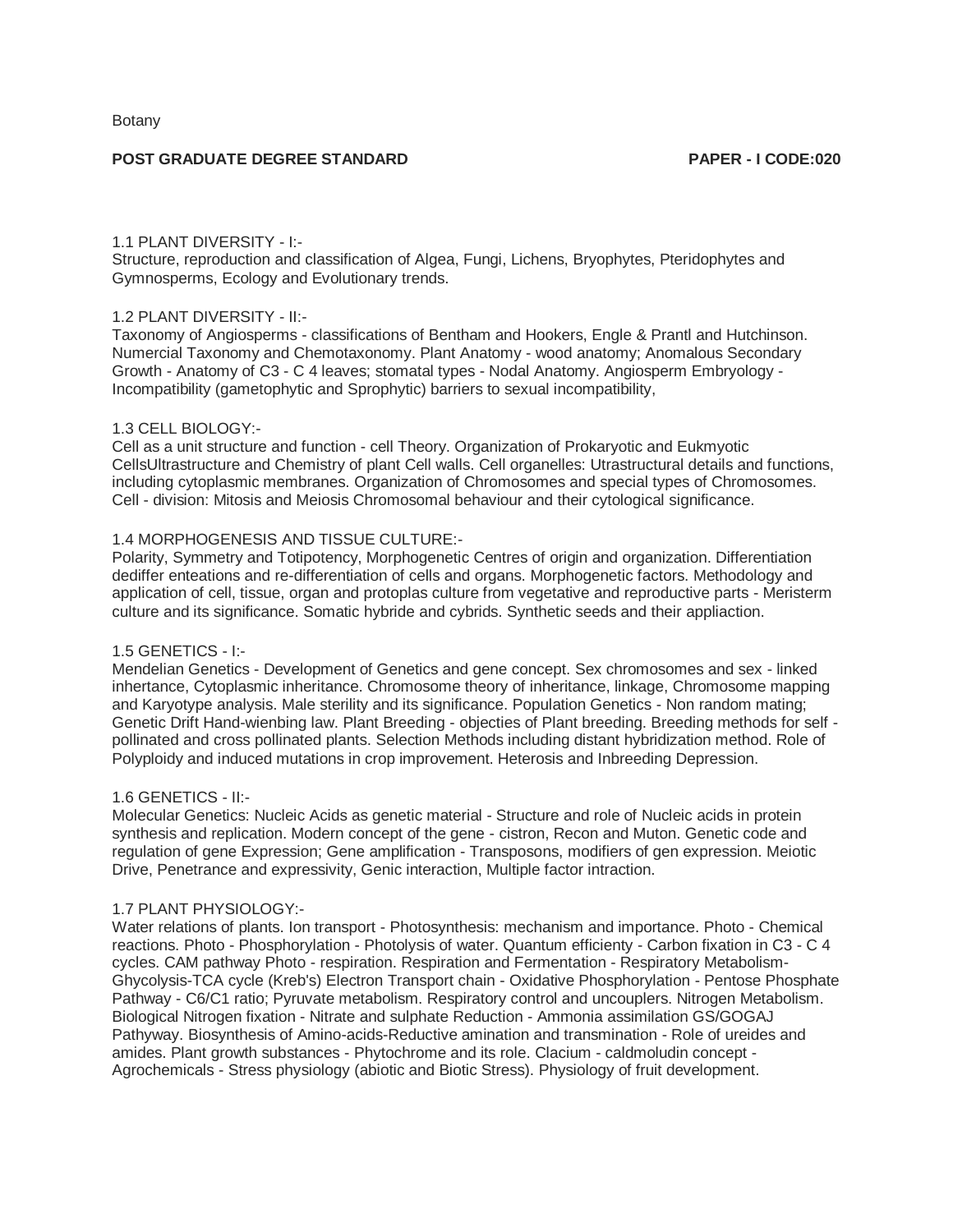# 1.8 BIOCHEMISTRY AND BIOPHYSICS:-

Biopolymers - Structure and Chemistry of Carbiohydrates, liquids, proteins and their monomers. Laws of Thermodynamic, concept of Free - energy. Energy - rich compounds - Bioenergetics: Structure and role of ATP ATP - Cycle. Enzymes - Nature, Properties, Significance of conformation. Nomenclature. Mechanism of Action, Enzyme kinetics - Michelis - Menton constant. Regulation and modulation of enzyme action. Isoenzymes, Enzyme Catalysis and Ramachandran's curve Fats Acids and Lipid Biosynthesis and Metabolism - Gluconeogenesis and B - oxidation. Secondary Metabolities - Alkoloids, Steroids, Terpones, Phenolics, Glycosides - their chemical nature and role.

## 1.9 MICROBIOLOGY:-

Structure, Classification, mode of nutrition, reproduction of viruses, Mycoplasama, Bacteria and Prostozoa. Microbes in air, soil and water. Pollution control using Micro - organisms - Role of microbes in waste water treatment. Biofertilizer, Food Microbiology - Agricultural Microbiology and Industrial Microbiology.

## 1.10 PLANT PATHOLOGY:-

Important plant diseases in Tamil Nadu caused by viruses, Bacteria, Mycoplasma, Fungi and Nemarods, Modes of infection and dissimination. Physiology of Host - Parasite interaction - Host-in-built-defence mechanisms and methods of control - Biocontrol agents. Mechanism of action of microbes in higher plants. Role of Biocides. Integrated pest/pathogen Management.

#### PAPER - II

## 2.1 BIOTECHNOLOGY:-

Definition - Historical account - Scope and importance of Biotechnology - Genetic Engineering and Gene cloning strategies. Vectors in gene cloning - plasnuids, Cosmids, Bacteriophages - Role in gene - transfer technology - Remombinant DNA Technology - Isolation and purification of DNA - DNA-sequencing; DNA engineering through cutting and joining; Restriction endonucleases and ligases. Methods of direct gene transfer; Hybridoma technology - potentialities and limitations of Biotechonology. Transfer of novel gene including nif - genes. Expression of plant / animals genes in Bacteria.

# 2.2 APPLICATION OF BIOTECHNOLOGY IN HUMAN WELFARE AND MEDICINE :-

Monoclonal antibodies production; interferon production - Insulin Production - Humulin Production. Application of Biotechnology in Agriculture - Crop improvement and evolving of transgenic plants to combat diseases, insect, pest and abiotic stresses - (Salt, heat, drought and frost). Bt genes and biocide production. Microbial biotechnology - fermentation technology - fermentation as a biochemical process - Bioconversion - alcholic beverages production, Antibiotics, fermentation Production of amino acids and vitamine organic acids production Microbial SCP production.

#### 2.3 ENVIRONMENTAL BOTANY - I :-

Definition - History - scope and relationship of Environmental Botany to other Sciences. Modern concept of Ecosystem - Synecology - Modern concept of Biotic - Community. Major and minor communities. Method of studying plant communities, Principles of Phytogeography. Major ecosystems of the world. Their distribution and centres of accumence. Vegetation types of India. Willis age and Area Hypothesis, Wegener's continental Drift hypothesis, Endemism.

## 2.4 ENVIRONMENTAL BOTANY - II :-

Biogeochemical cycles. Plant indicators. Environmental pollution and abatement - water, air, land, radiation, noise, acid, rain green house effect. O Zone depletion, Brand outline of marine ecosystem and management, soil fertility and reciemation. Land application of sewage sludge. Advantages and disadvantages of sludge control and recommendation. Environmental management and legislation - Environmental conservation strategies. Environmental management and legislation Ecotechnology formal and non - formal environmental education. Afforestation; Green - jobs, creating awareness among